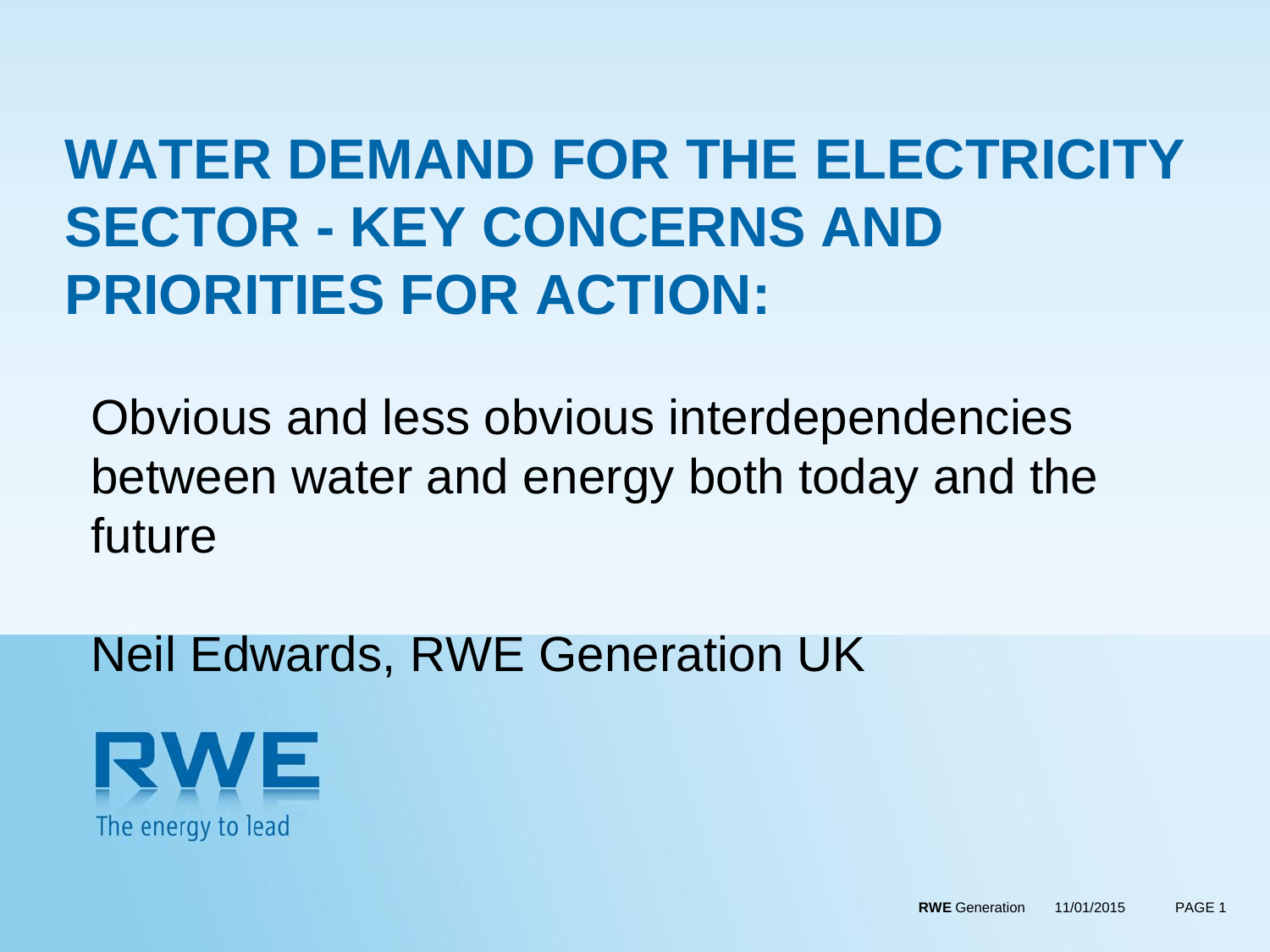## Role of Water in Thermal Power Plant

- > Necessary
	- Steam cycle make up production (water treatment plant)
	- Essential services (eg fire systems, health & safety, washing, domestic)

Individual plant for individual plant circumstances



- > Configurable principal techniques which may be water-using from which to construct site-specific BAT
	- Steam cycle cooling
	- Auxiliary cooling
	- deSOx
	- deNOx
	- Ash handling, transport & disposal
	- Coal stock management
	- [managing rainfall & site drainage]
- > *Implications of Carbon Capture*

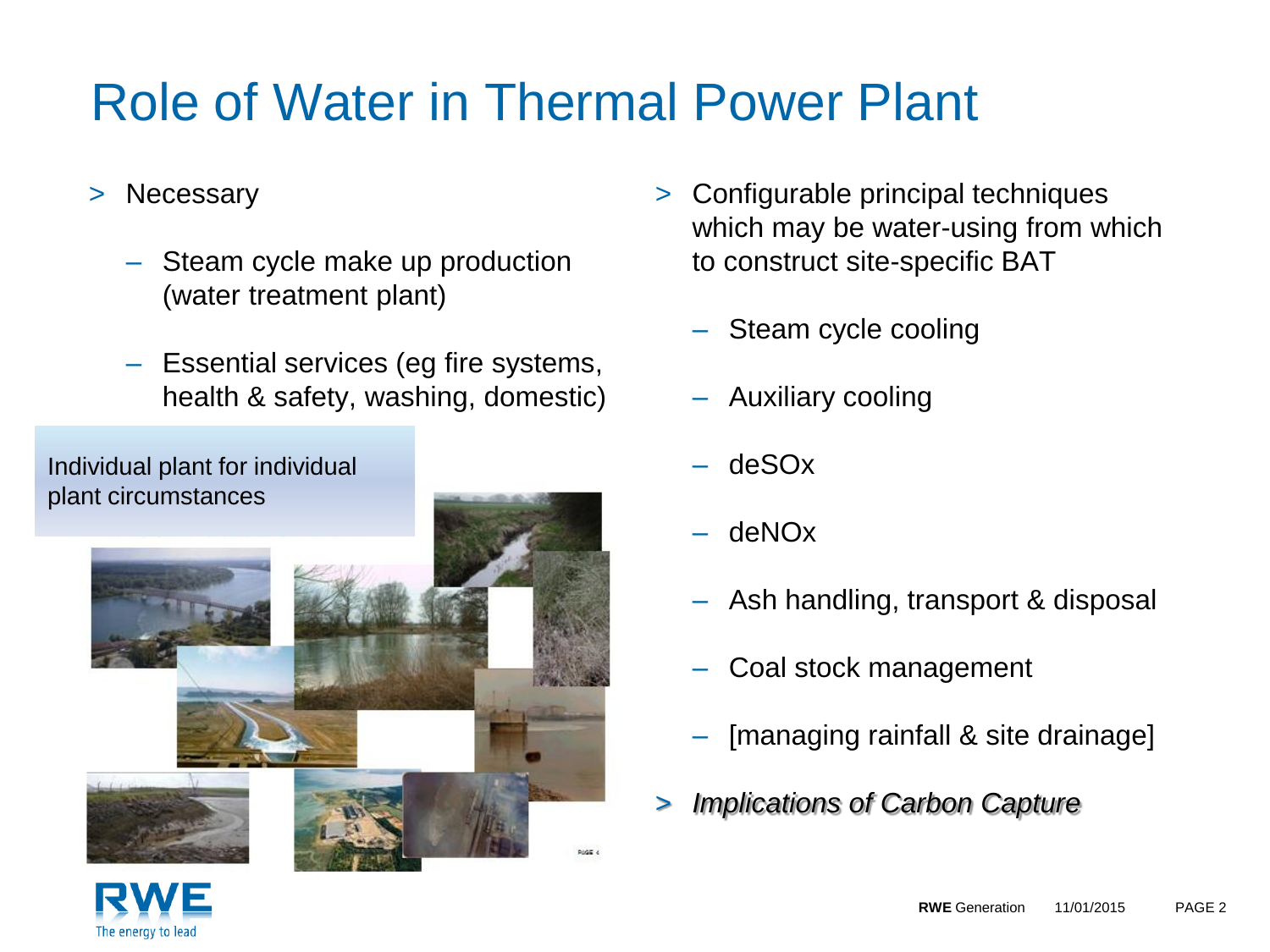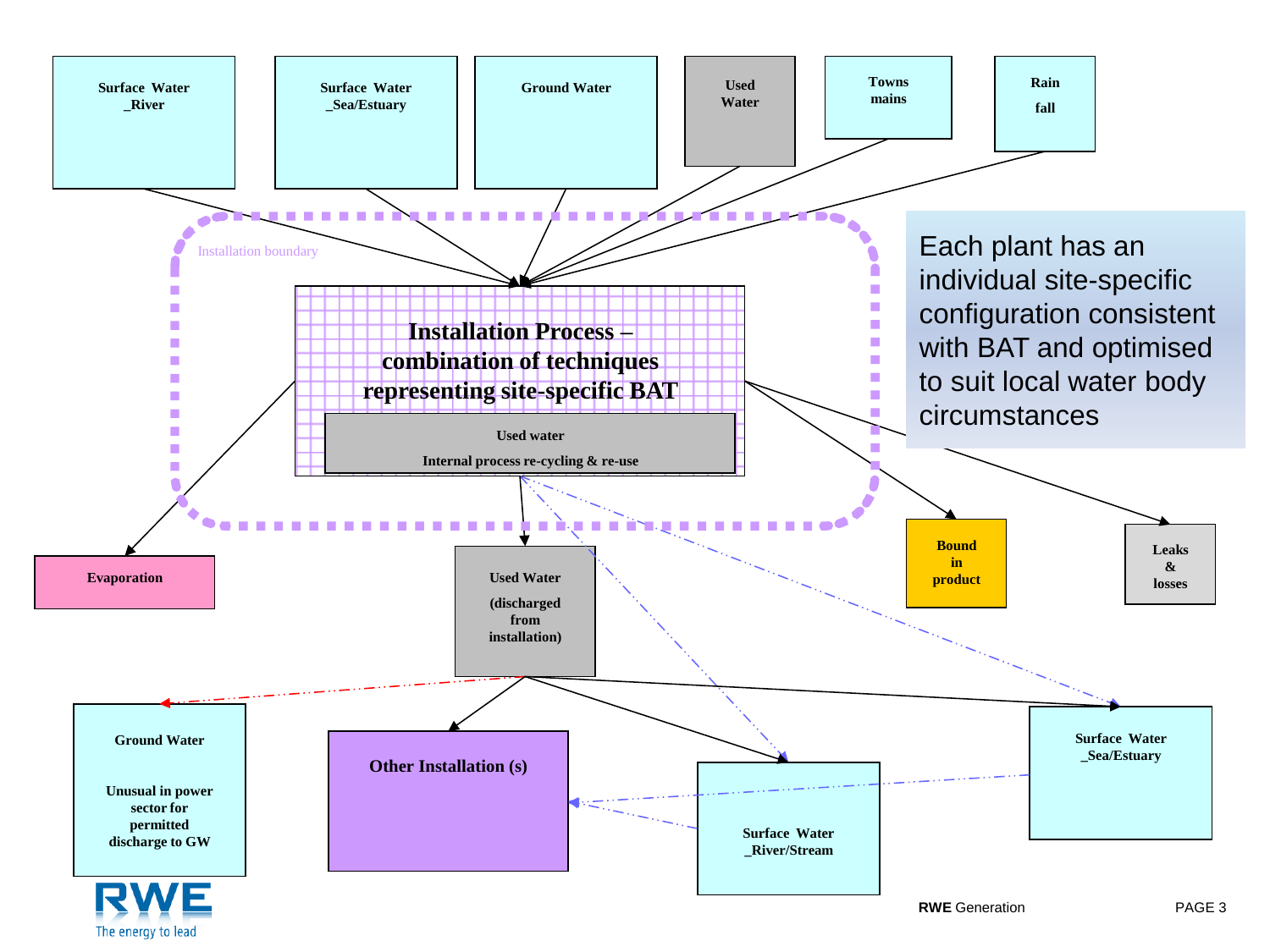## Why a preference for wet cooling systems?

- > Hierarchy of cooling techniques based on superior thermal efficiency (MWe/MWth)
	- Once through (eg CCGT 58.8%)
	- wet/hybrid cooling towers (eg 57.8/57.5%)
	- Air cooling (eg 57.0%)
- > Not easily compared 1%pt difference between options for CCGT at design point
- > Differences may appear small but they are crucial in determining plant through-life competitiveness
- > Improved thermal efficiency leads to better fuel resource efficiency and reduced emissions to air /MWh produced
- > Once through cooling is only possible at commercial plant scale for open coast, larger estuary & lower end of large tidal river locations in UK
- > Wet/hybrid towers are possible on many UK major lowland rivers - normally mechanical tower with wet & dry sections optimised to limit plume visibility
- > Multiple cooling systems are possible but lead to high capital and with implications for major component optimisation (turbines, condensers)
- > Air cooling avoids surface water reliability risk but locks in certainty of inferior average thermal efficiency & increases exposure to high air temperature risk (reduced efficiency, lost MWhe and possibly forced outage)

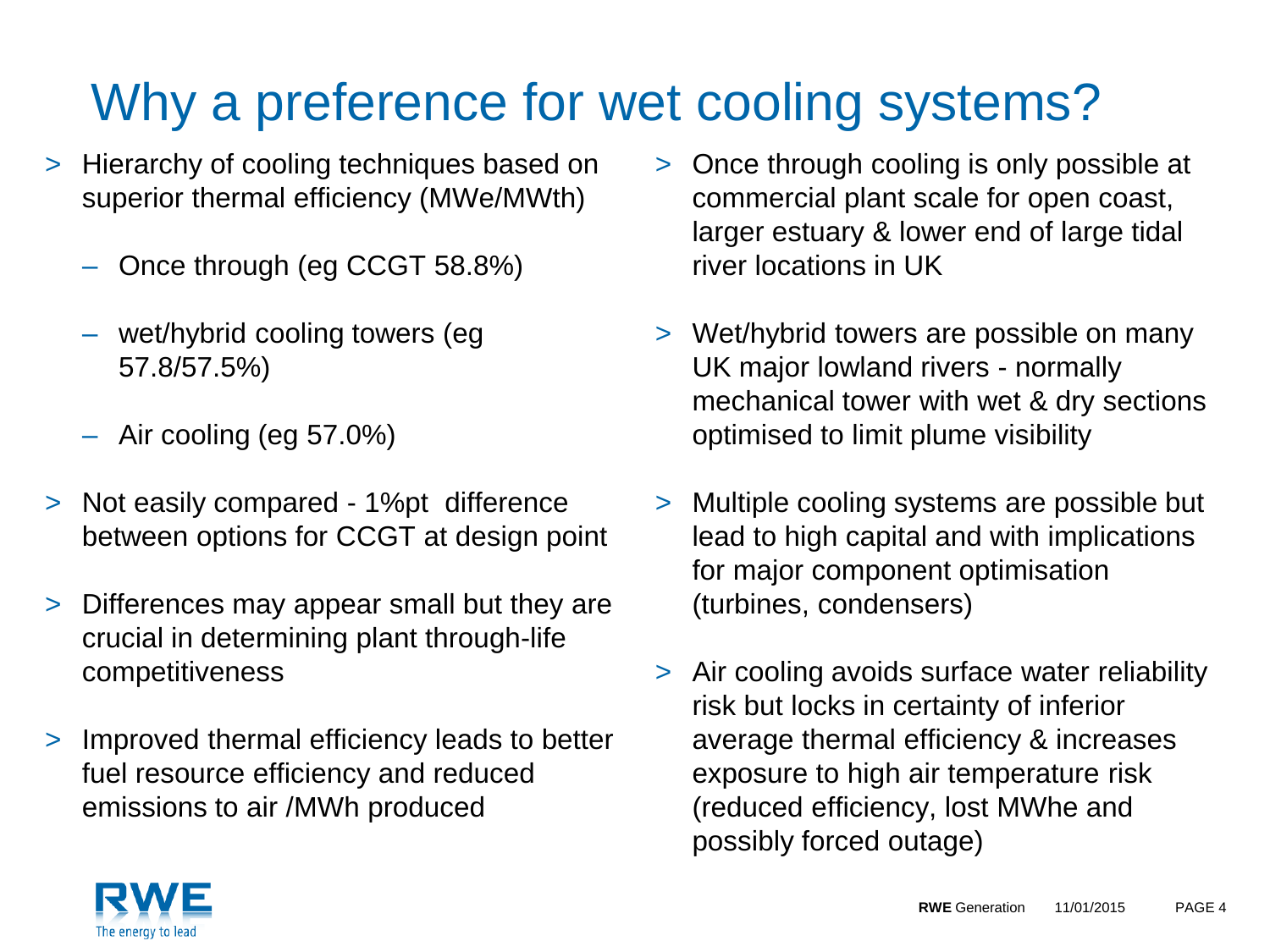### Installation-specific optimisation of water use

- > Fundamental choices determining appropriate plant water use are made during design process and limited scope for subsequent change eg
	- Once through cooling pump, culvert sizing, intake and outfall, condenser sizing linked to flow rate
	- Choice of materials and cooling water circuit chemical control regime, culvert sizing, intake & outfall linked to design choice of gross and net cooling water use
- > Reducing water use may have adverse consequences for other media or the aquatic environment (eg increased chemical emissions, increased discharge temperature)
- > Beware benchmarking driven by literature studies of 'paper plant' or plant elsewhere in the world
	- Terminology
	- Data limitations
	- Choices driven by
		- other regulatory regimes
		- specific plant circumstances (eg sensitive receptor location)
		- Operator preferences
		- Supplier-driven regimes
			- (eg high chemical usage, off the shelf v bespoke plant)

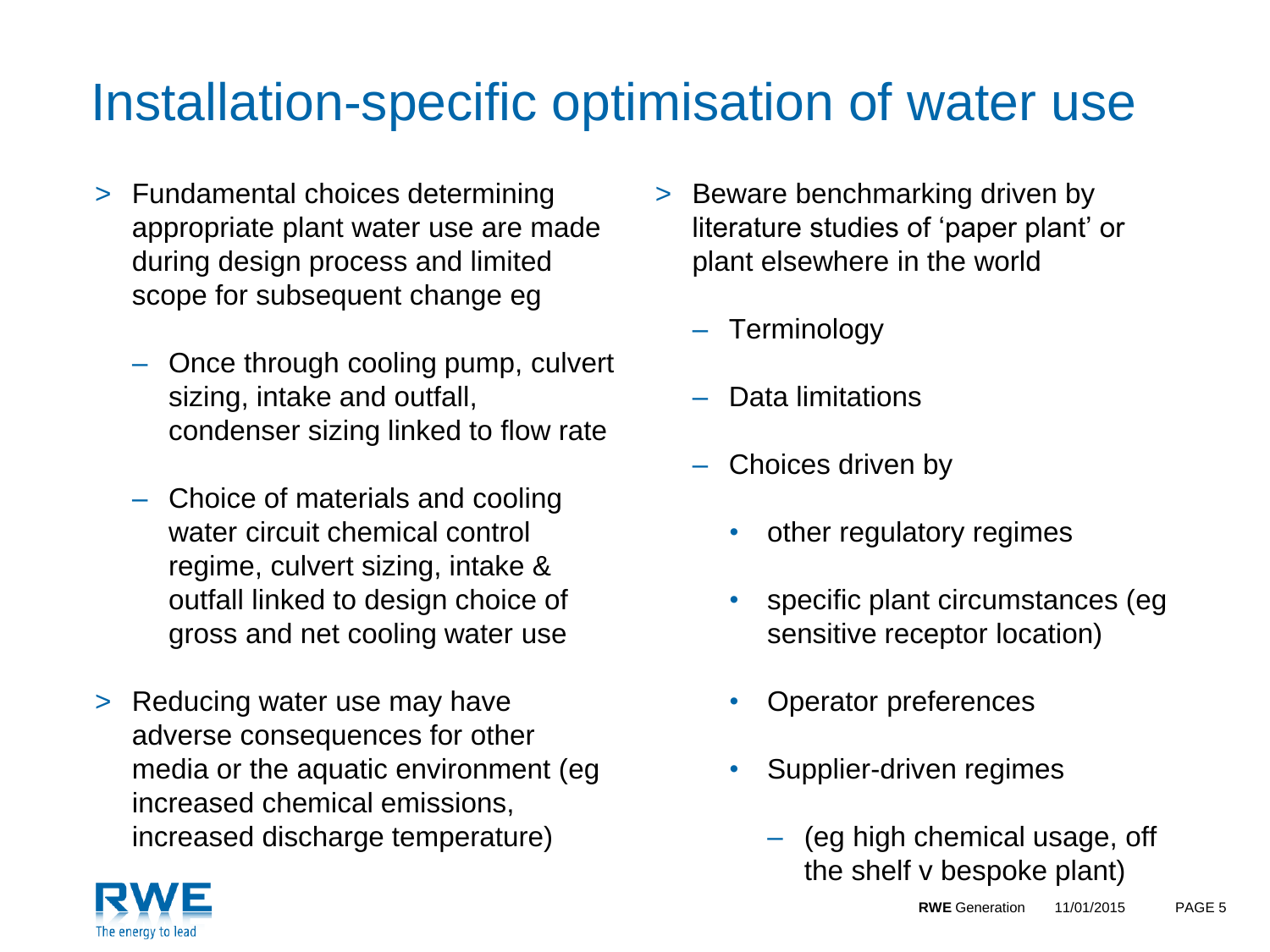## Investment Decision & Siting Factors

- > Land availability & plant footprint
- > Grid/market position
- > Fuel & By-product routes
- > Cooling Options
- > Site-specific circumstances influencing BAT options
- > Site-specific water arrangements influencing site-specific optimisation

Future plant mix will develop as a result of many individual investment & closure decisions made by different companies with very different circumstances and risk drivers

- > Capex competition success criteria
- > Forward market and return position v criteria
- > Project Net Present Value v criteria
- > Permitting & development
	- estimated duration, cost & risk
- > Through life residual project risks especially to break even point
	- inc cooling water reliability
- > Leading to decision:
	- invest / wait and see/ invest but not here / don't invest

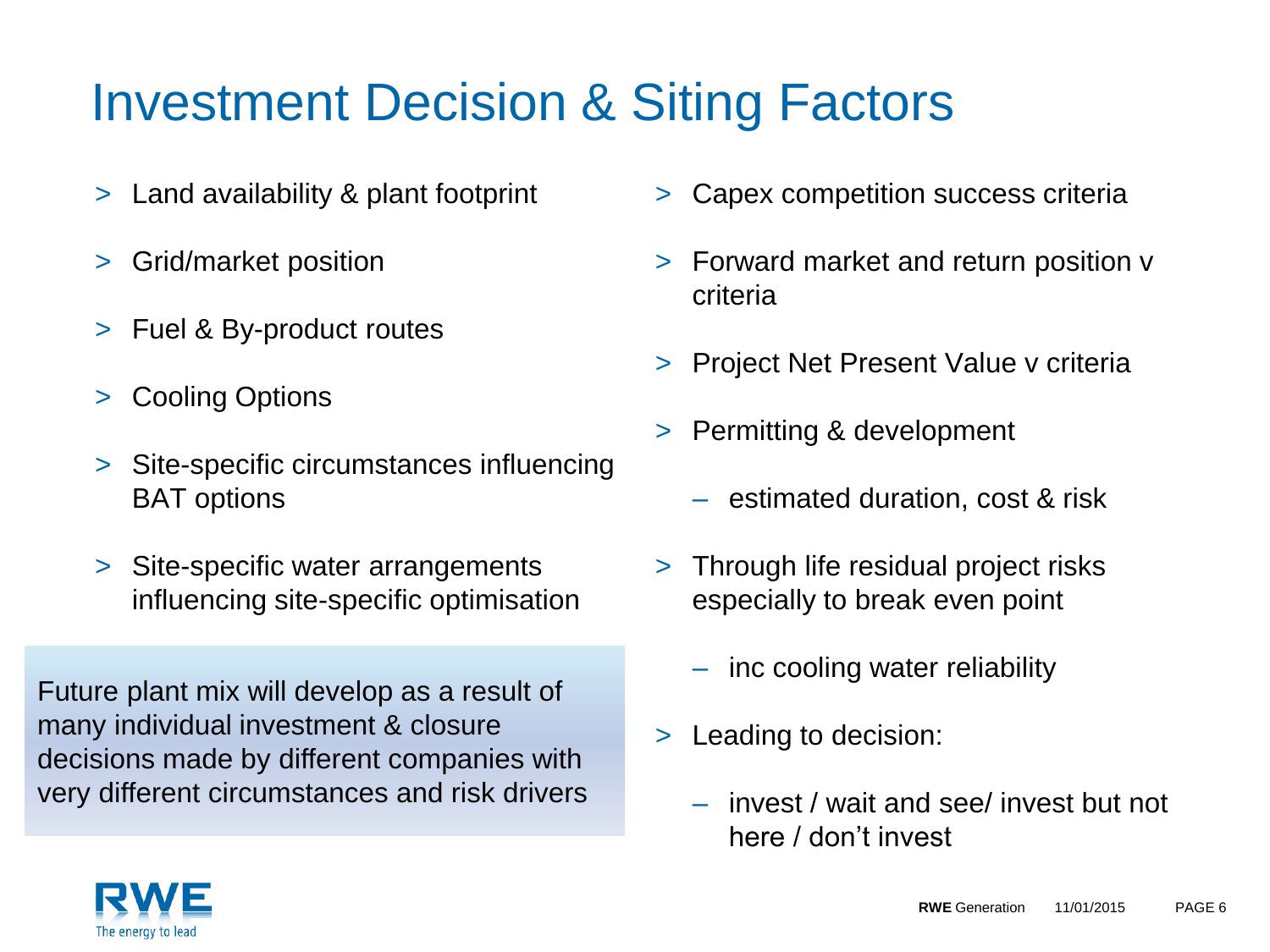## Future Sector Water Use (Un) Predictability

- > Current topic of interest around the world (water-energy-food nexus)
- > Reviews of actual water use by real plant (eg Edwards 2013, Ecofys 2014)
- > + Future plant & load profile pathways (eg DECC 2050)
- > Leads to outcome assessments eg
	- Byers, Hall & Amezaga (national, 2014)
	- Environment Agency (by RBD, Case for Change)
	- Gasparino (stochastic by RBD 2012)



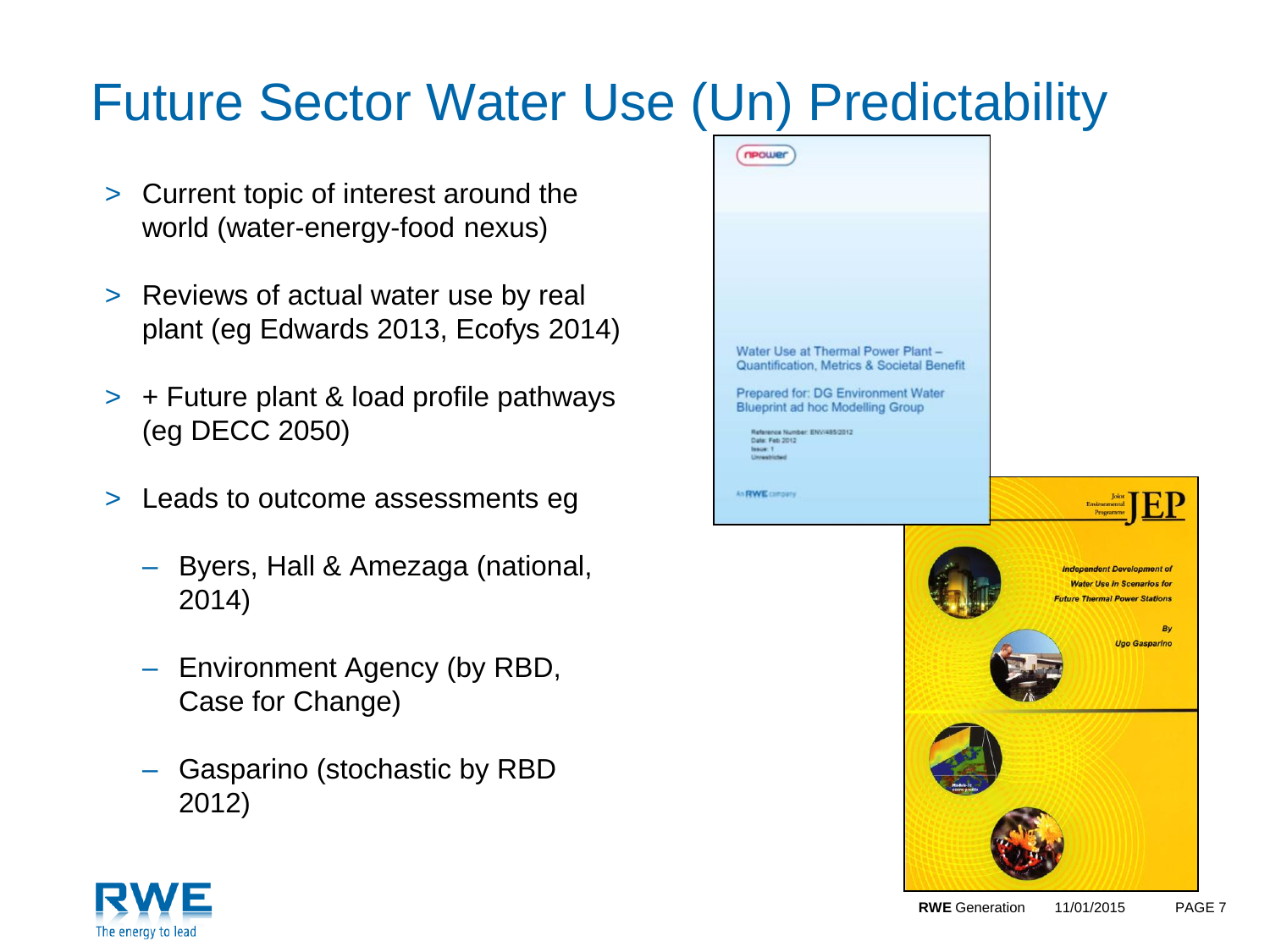## Uncertainty in future water consumption – eg DECC Nuclear Pathway



#### Gasparino (2012)



The energy to lead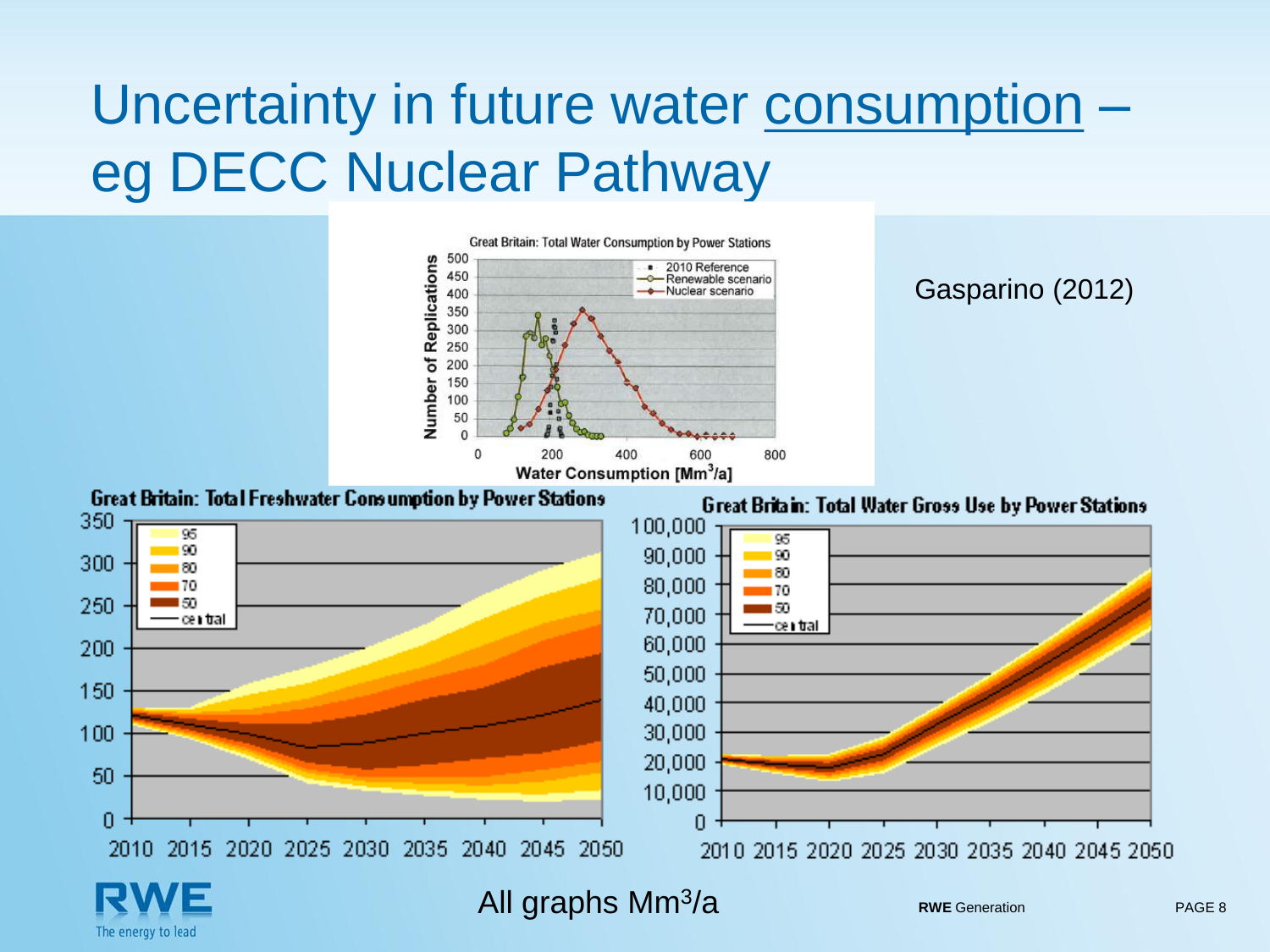#### Uncertainty in future water consumption eg DECC Nuclear Pathway : Humber RBD

Gasparino (2012)



The energy to lead



Humber: Total Water Gross Use by Power Stations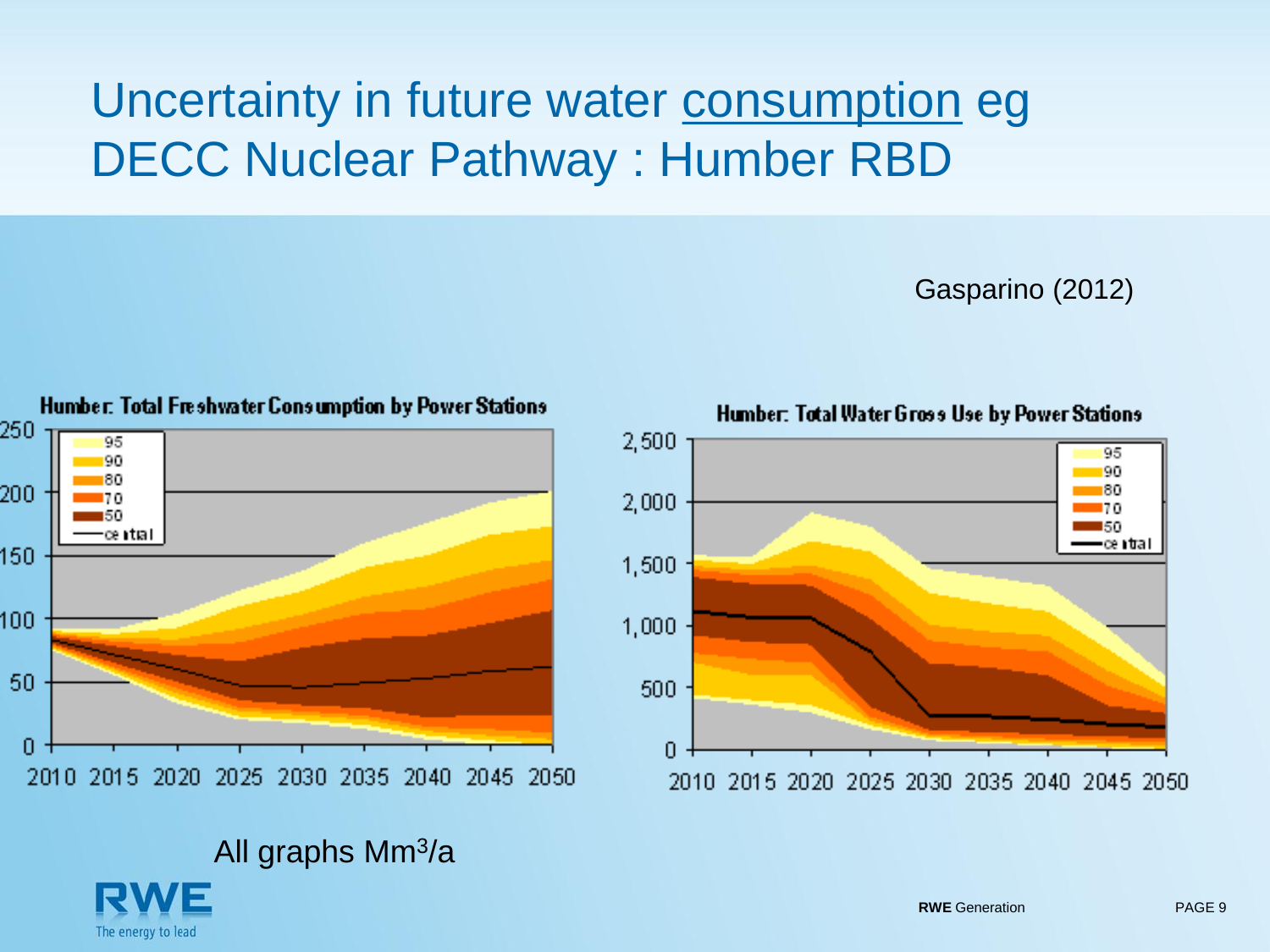## Reduction of Freshwater Use by Preferring Estuarine and Coastal Sites?

- > Water resource is not a concern for estuarine and coastal locations
- > Many larger estuaries and open coasts have the potential to be suitable for once through cooling and wet tower cooling
- > Some locations may be advantageous for carbon transport routes and disposal sites (CCS)
- > BUT

Individual company choices will be driven by the individual company opportunity set which may not offer the freshwater saltwater choice Saltwater sites have issues to address other than water resource.

- > Limited number of candidate sites
- > Acceptability of residual impacts on aquatic environment requires in depth site-specific consideration through permitting process
- > Visual amenity & landscape issues for use of tower cooling (both structures ad plume visibility)
- > Uncertain future implications of combination of marine spatial planning, marine strategy framework directive, water framework directive, revisit of habitats directive etc.
- > Potential for operational constraints linked to water temperature